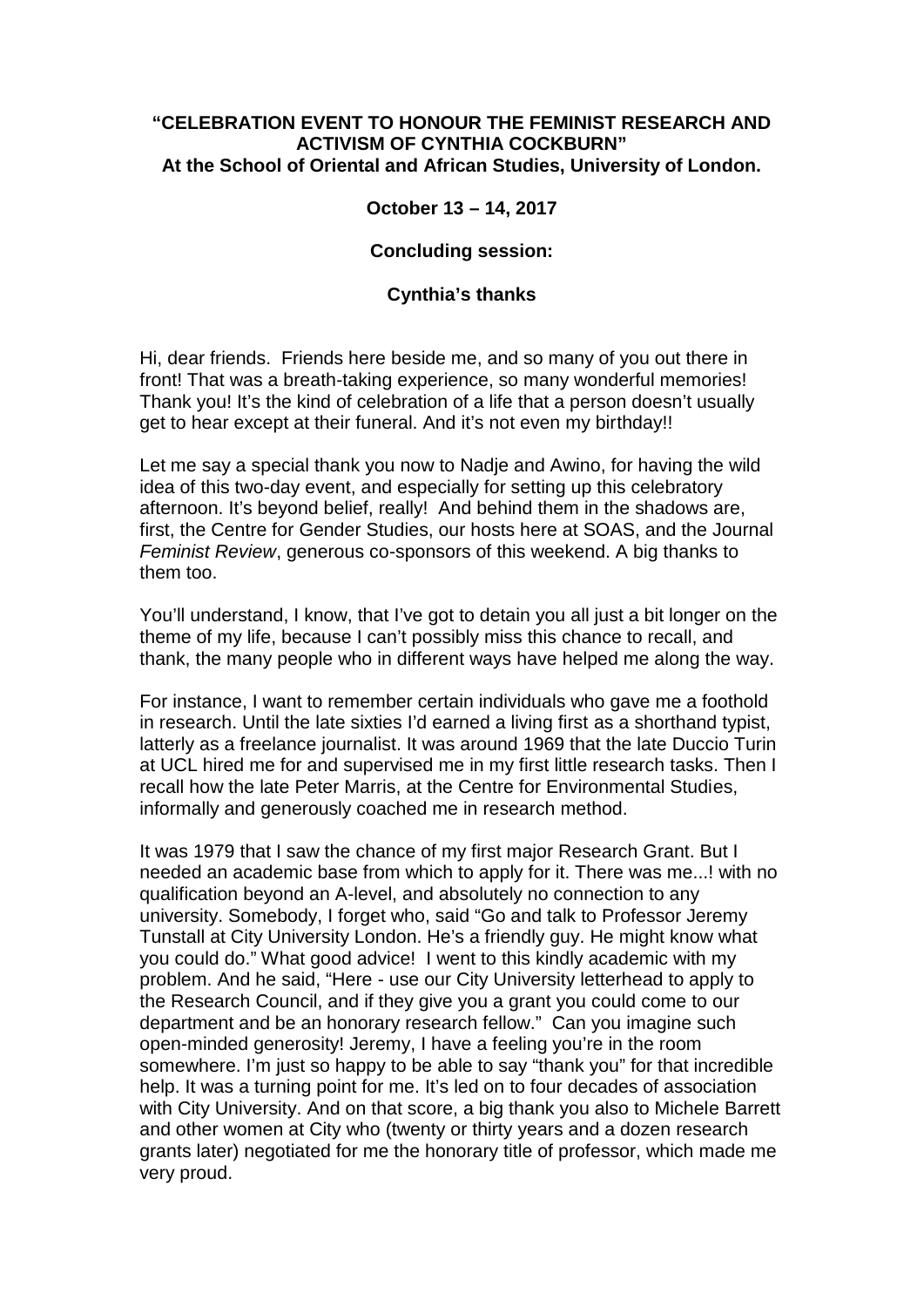Other important support I'd like to acknowledge came from women colleagues at the University of Lund, in Sweden, who at a certain moment endowed me with an honorary doctorate. So lovely of them! And Laura Potts and others at the University of York who a few years later crowned me with one of those funny hats as an Honorary Fellow. I owe a very big thank you to Nickie Charles, right here at the table, who with other women not long ago organized to have me named an Honorary Prof in the University of Warwick – something that made me specially proud because it links me with the wonderful Centre for the Study of Women and Gender of which Nickie's director. I'd like to thank colleagues in the School for a Culture of Peace in the Autonomous University of Barcelona, in the Humanist University of Utrecht and the University of Linkoping in Sweden, for giving me, in different ways at different times, an academic belonging in your countries.

A particular feature of my working life is that I've never sought a teaching post because I wanted to focus on what I love most: research and writing. That I could do this is actually thanks to my parents. Why? Because they bought me while I was still young a secure home: a 4-storey terrace house in Camden. It was 1965. It cost £7000. Wrong, seven thousand one hundred pounds! Being securely housed without rent or mortgage to pay has freed me ever since from the necessity of a steady and high level income. Instead I've been able to take the more risky route of a succession of finite research grants.

Incidentally, this house, where I still live half a century later, has always had a couple of spare rooms that I could let, and over the years this has brought me the enriching company of scores of lodgers, postgraduate students from all over the world. Nadje was one of them. And now Isabel! And tomorrow, actually, Paniz is joining us. What luck is that!

Talking of family and household makes me realize that I need to swing back to much earlier times in this round of thanks. First, I need to remember and thank the partner of my youthful days, Charles Cockburn. I had the luck to meet him when we were only twenty, and he was an ideal pal with whom to travel widely in Asia and Africa for ten years or more. In the Sixties, as we settled into London, Charles and I had two children, our two daughters, Claudia and Jess, here today with daughters of their own (Deniel, Elsa Maria, Josie: wave kids!). I want to thank you, Jess and Claudi, here and publicly, for bringing so much joy to my life.

When they were kids I was blessed with years of the most loving and professional child care you can possibly imagine from Linda Pincus (also here today), and from my mother-in-law and dear friend Jillie Cockburn. Between them, these two very special women assured my daughters a secure and happy childhood while enabling me to develop my work and activism. Another personal family thank you... I'd like to mention my dear friend Susie Final, who's here with us this afternoon. After Charlie and I split up in the midseventies, Susie became his enduring partner, loved by all of us. And in these latter years it's Susie who bore, patiently and lovingly, the whole burden of caring for Charlie in his long final illness. Some debts can never be repaid.